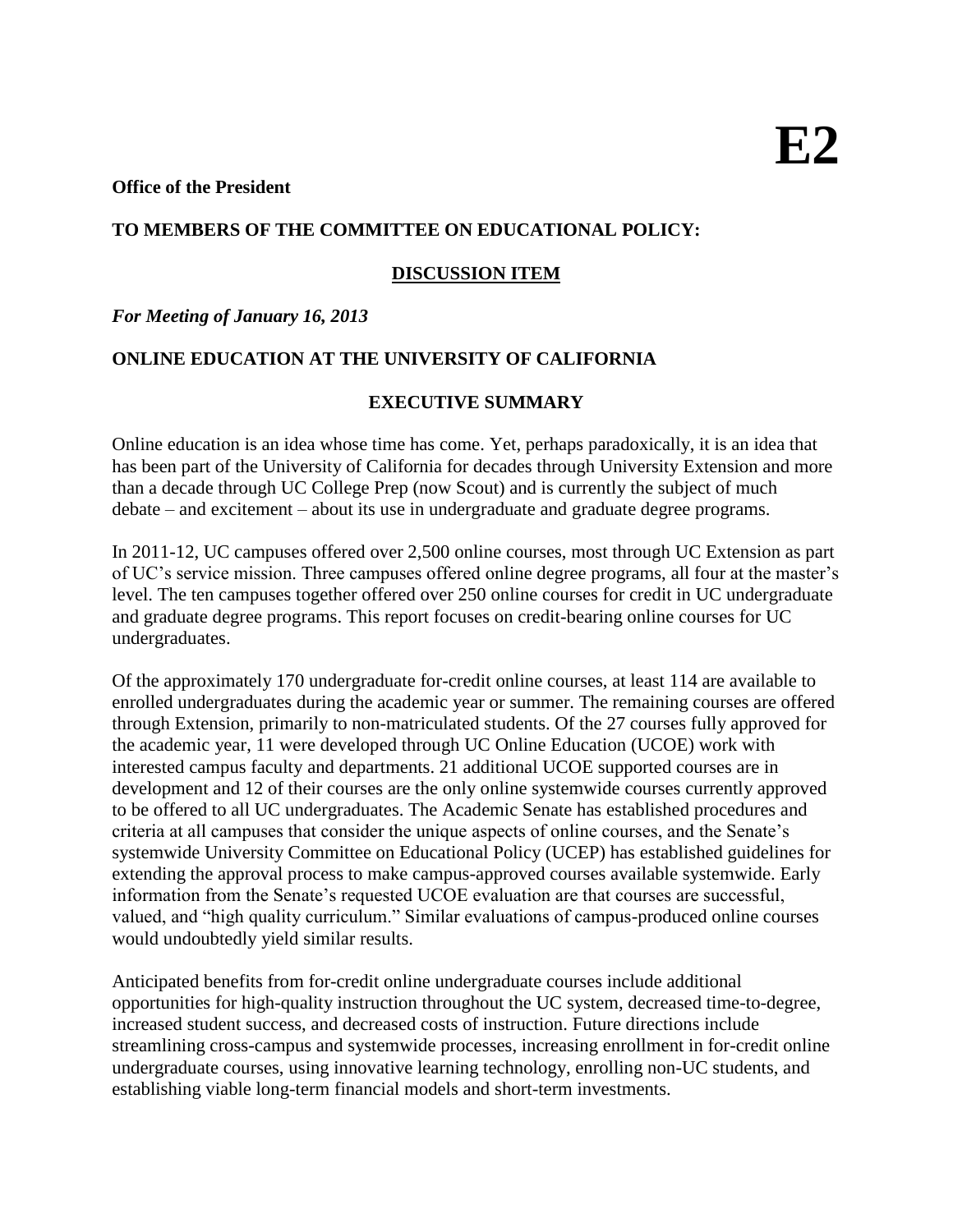### **BACKGROUND**

Online courses have been available at UC for years, including thousands offered through UC Extension, and online technology has been a valued part of many UC courses, most extensively in hybrid courses, where instruction occurs in both online and traditional formats. In 2009, when the University of California Office of the President (UCOP) first began exploring a systemwide strategy for online instruction of credit-bearing courses and degree programs, there were relatively few fully online for-credit courses to be found among UC's offerings. Online undergraduate programs were being offered by for-profit institutions, community colleges, or programs designed for specific populations such as military personnel, and a few research universities had instituted online programs, but there was little presence of online courses in the general curriculum at research universities.

In 2010, the Report of the UC Commission on the Future recommended that the University continue exploring online instruction in undergraduate, graduate, and Extension programs. At that time, most of the university's online efforts were focused on Extension certificates and two master's degree programs. One of the key recommendations of the report was to further develop the use of online instruction in undergraduate education and explore its potential to address challenges of demand, cost and access. Later that year, the Regents endorsed a proposal by UC Berkeley Boalt School of Law Dean Christopher Edley for a university-wide undergraduate online instruction pilot project. The Academic Senate also endorsed the pilot project to explore the effectiveness of online courses at UC.

Today, the field has changed. Elite universities are increasingly participating in the development of online programs and are predicted by *Forbes Magazine* to be the leading drivers of growth in online education in 2013. For its part, UC, both at the campus level and systemwide, is utilizing online education through a variety of models to serve a range of objectives and students from California high schools through UC graduate and professional degree programs. The University has also established a systemwide program, UC Online Education (UCOE), to address a specific demand for high-enrollment lower division, UC credit-bearing courses that can ultimately be offered across the system.

#### *Online Education at Comparable Institutions of Higher Education*

The number of universities offering online degree programs has expanded significantly and grown to include an increasing number of offerings from top-tier institutions (see Table 1 below), including UC. Online education service providers are also teaming up with universities to develop online programs. The University of Texas Online Consortium acts as a systemwide catalogue of online courses and degree programs produced at the individual UT campuses. UT online courses are only available to students enrolled at one of the UT campuses or in its online degree programs. Similar to the UT Online Consortium, UC is proposing the development of a systemwide catalogue of not only online courses but also all courses available to students from campuses other than the one that originated the course.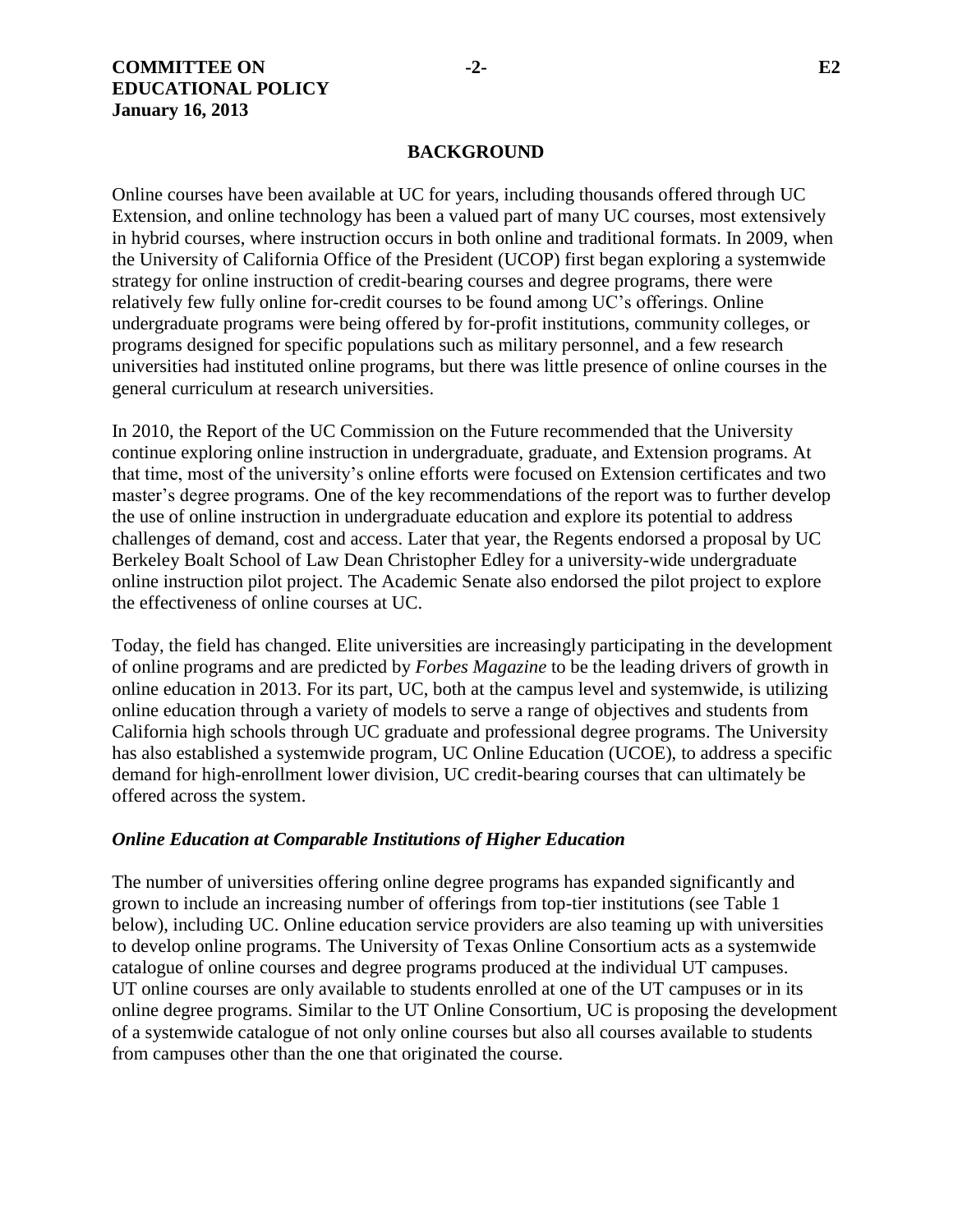# **COMMITTEE ON -3- E2 EDUCATIONAL POLICY January 16, 2013**

Carnegie Mellon University's Online Learning Initiative develops courses for CMU students and also offers their courses at no cost to the public. The courses are built in a proprietary learning system that incorporates a high degree of learning analytics from which instructors can monitor student progress through the material to be learned. The CMU program does not offer online degrees.

UC is developing a mechanism that will easily allow UC students to take courses at campuses other than the one in which they matriculated. This cross-campus enrollment process will allow UC students to take full advantage of one of the key benefits of online courses – the opportunity to learn from experts outside their own campus. Similarly, Semester Online, a consortium of ten universities, including Duke, Brandeis, Notre Dame, and Northwestern, was recently formed to offer online courses to students across the participating institutions while also enabling open enrollment to the public. There are no degree programs in their catalogue.

Most other programs, such as UMassOnline, Arizona State Online, and Penn State World Campus, do not offer individual courses; instead, they enroll students into fully online degree programs.

| <b>Institution</b>                          | Program                              | <b>Degree</b><br>Program | <b>Individual</b><br><b>Courses</b> | <b>Open</b><br><b>Access</b> |
|---------------------------------------------|--------------------------------------|--------------------------|-------------------------------------|------------------------------|
| U Texas                                     | Online<br>Consortium                 | X                        | X                                   |                              |
| Carnegie Mellon                             | <b>Online Learning</b><br>Initiative |                          | X                                   | X                            |
| <b>U</b> Massachusetts                      | <b>UMassOnline</b>                   | X                        |                                     |                              |
| Arizona State                               | <b>ASU</b> Online                    | X                        |                                     |                              |
| Penn State                                  | World Campus                         | X                        |                                     |                              |
| Harvard, MIT                                | edX                                  |                          | X                                   | X                            |
| Duke, Brandeis, Notre<br>Dame, Northwestern | Semester Online                      |                          | X                                   | X                            |

#### **Table 1. Comparison of Online Programs at Other Research Universities**

Most recently, elite institutions such as Stanford, Harvard, MIT, and Berkeley have begun experimenting with massive open online courses (MOOCs), which provide non-credit-bearing courses free of charge to all who enroll. Harvard, MIT, and Berkeley are partnering on edX to offer MOOCs. Two companies have emerged from Stanford's forays into MOOCs: Udacity and Coursera. The University of Washington is partnering with Coursera to offer 19 courses and plans to explore awarding credit for MOOCs, although that will be done by adding layers of instruction and assessment that will make the courses and their cost more similar to conventional online courses and credit will be available only to UW students. The American Council on Education has launched an evaluation of MOOCs and will also be assessing their potential to be offered for American Council on Education (ACE) college credit.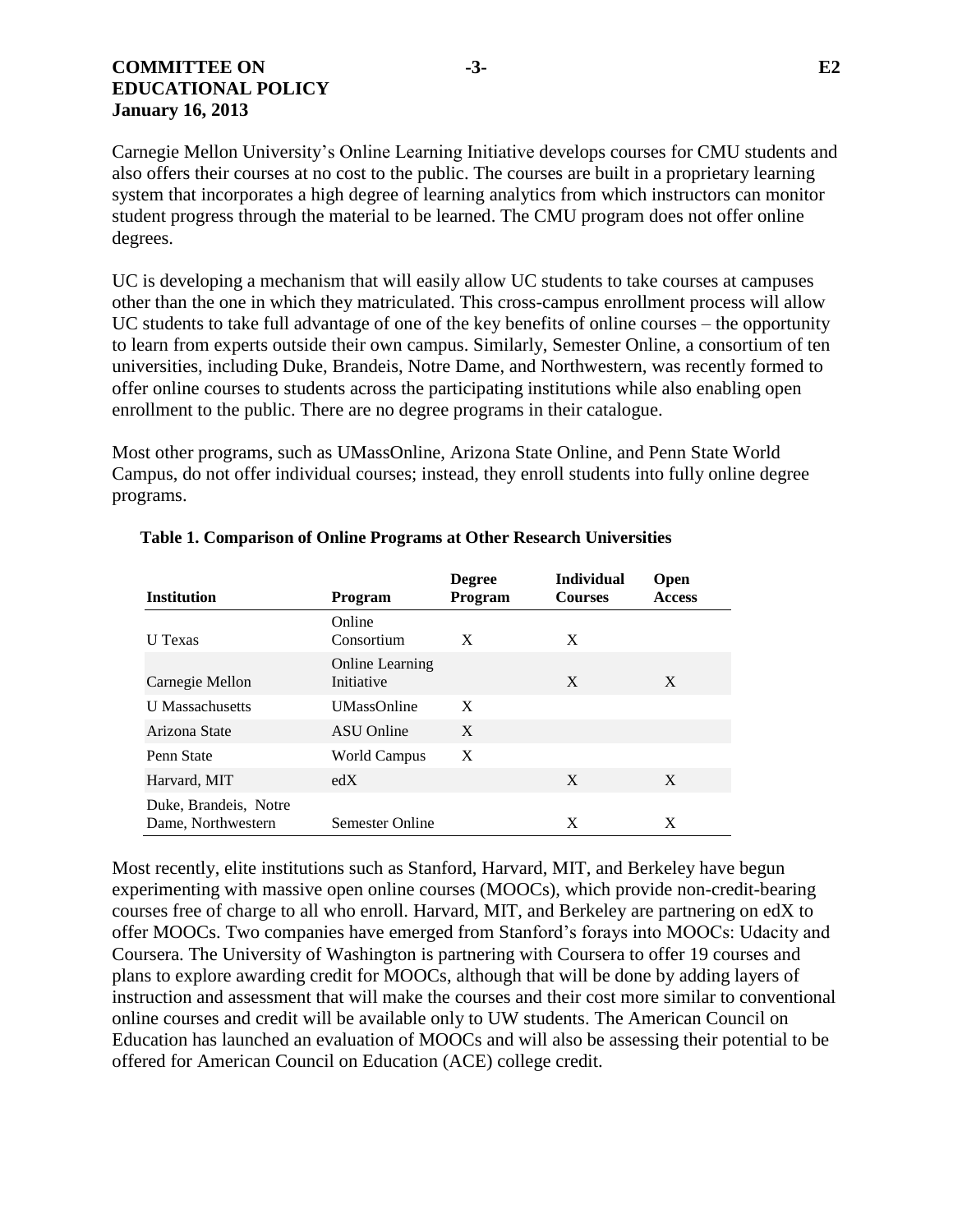# **COMMITTEE ON -4- E2 EDUCATIONAL POLICY January 16, 2013**

MOOCS and other innovative learning technologies are providing a variety of alternatives for online and more generally for technology-assisted education. Among UC and its peer institutions there is much enthusiasm for the opportunities and possible benefits, little certainty about the best path forward, and considerable concern about the actual costs and possible cost savings of any such venture. (For example, see Bowen and Twigg in Further Reading.)

# **CURRENT STATUS OF ONLINE INSTRUCTION AT UC**

# *Courses Offered*

In 2011-12, altogether UC campuses offered over 2,500 online courses, enrolling more than 90,000 students. UC Extensions offered the largest number of online courses and accounted for the vast majority of the students and so directly contributed to fulfilling UC's public service mission. Three UC campuses currently offer online degree programs, all at the master's level: Masters in Advanced Study of Integrated Circuits at UC Berkeley, Masters in Criminology, Law and Society at UC Irvine, Masters in Engineering at UCLA, and Masters in Public Health at UC Berkeley. In addition, Scout University of California (formerly UC College Prep) has a collection of three dozen online college preparatory, advanced placement, honors, and credit recovery courses that are targeted for students in underperforming California high schools, are approved for high school credit, and include a wide variety of multi-media, sophisticated learning tools, activities, and assessments. Also, the Senate's Board of Admissions and Relations with Schools (BOARS) committee plays a key role in establishing the policy for use of online courses to satisfy a-g requirements, and in May, 2012 approved revisions to the policy that determines the criteria and process by which online courses may be used to satisfy the "a-g" subject requirements.

University of California campuses are now exploring opportunities through which the MOOC model can benefit the University and serve its students. Three campuses – Berkeley (edX), Irvine (Coursera), and San Francisco (Coursera) – have partnerships with MOOCs and others are considering the option. Faculty on these campuses and others have offered ten MOOCs thus far with Coursera, edX, and Udacity.

This report focuses on undergraduate online courses for credit, because they offer potential benefits, as yet not fully realized, for the University and, in particular, for UC students. A course was considered online if all learning activities were carried out online, with the possible exception of the midterm or final examination. The multitude of outstanding UC hybrid courses that include both online and face-to-face learning opportunities and the online courses and degree programs for UC graduate students are not discussed.

Table 2 summarizes the number of credit-bearing online undergraduate courses offered by the nine general campuses according to the circumstances under which each course was developed and/or is offered. All courses are approved for regular UC credit and have been developed with faculty on a UC campus, 13 with support from UCOE. The Academic Year courses (created on each campus with and without engagement from UCOE) are Senate-approved, offered by departments, and can be offered during the academic year and the summer. Summer courses are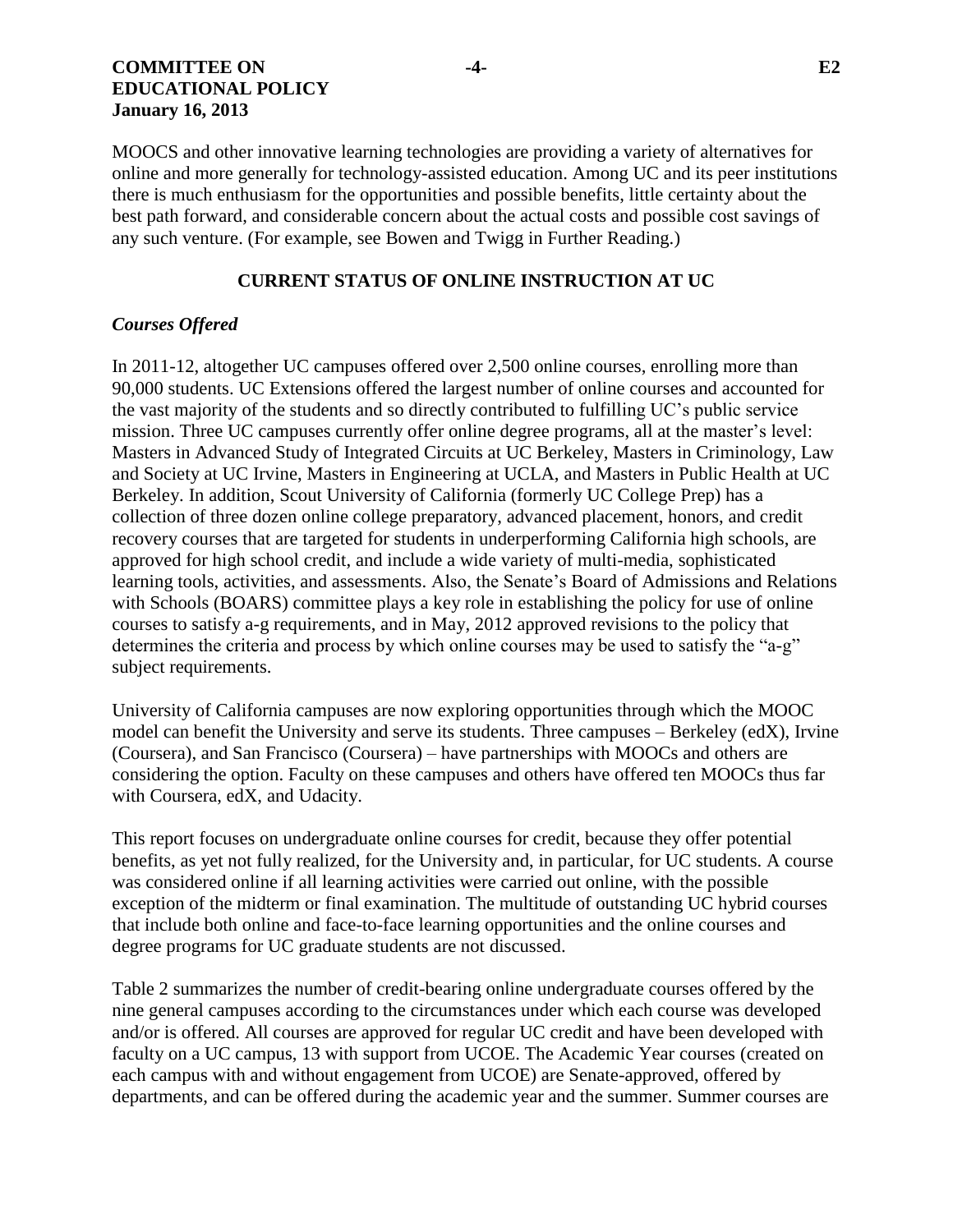## **COMMITTEE ON -5- E2 EDUCATIONAL POLICY January 16, 2013**

offered by departments. On some campuses, a course that is first approved for summer is also automatically approved for the regular academic year, while at other campuses the course may need additional review before being offered in the academic year*.* Extension X courses are most often taught by instructors Extension hires and offered primarily to non-UC students; departments may prefer that matriculated students complete the course in person with an instructor the department has chosen. Lower division gateway courses are defined here as the lower division, undergraduate major requirement courses which often have high enrollments or are over-enrolled. Restricted availability to enroll in these courses may slow a student's progress at the University. Many lower division pre-requisite courses (e.g., Introduction to Psychology, General Chemistry, or Calculus 1) are considered gateway courses.

It is safe to say that currently at least 114 for-credit online courses are available to UC undergraduates during the academic year or the summer. Twelve UCOE courses (not all of which have yet been offered) are currently approved for credit systemwide. Most of the remaining finished and in-development UCOE courses are expected to become available systemwide as well. Courses the campuses developed on their own could also seek systemwide approval, thereby greatly enriching the for-credit online courses available to UC undergraduates everywhere.

| <b>Type of Undergraduate</b>          |                     | Year   | Academic Academic<br>Year |               |              |  |
|---------------------------------------|---------------------|--------|---------------------------|---------------|--------------|--|
| Course                                | <b>Extension X*</b> | Campus | <b>UCOE</b>               | <b>Summer</b> | <b>Total</b> |  |
| General                               | 54                  |        |                           |               | 54           |  |
| <b>Upper Division</b>                 |                     | 7      |                           | 40            | 48           |  |
| <b>Lower Division Non-</b><br>Gateway |                     | 6      |                           | 31            | 44           |  |
| <b>Lower Division Gateway</b>         |                     | 3      | 3                         | 16            | 22           |  |
| <b>TOTAL</b>                          | 54                  | 16     |                           | 87            | 168          |  |

#### **Table 2. Online Courses Offered for Credit at UC through Fall 2012**

\* Extension courses that carry UC credits equivalent to campus courses – designated as XB, XD, XI, XM, XL, XSD, XSF, XSB, or XSC depending on the campus.

#### *Other Achievements Associated with For-Credit Online Course Offerings*

UC faculty who are part of the Academic Senate on each campus are responsible for the review and approval of all for-credit courses and degree programs. They also conduct periodic reviews of all degree programs. In the last few years, the Academic Senate has established procedures and criteria at every campus for the approval of online courses; the criteria often include onlinespecific topics beyond those used for face-to-face courses. At the systemwide level, the Senate's UCEP has established guidelines for extending the campus approval process to make courses available systemwide. This process can be applied to any course and is not specific to online courses. It has already been used by the UC in DC program to get systemwide approval for some of its courses. This process endorses the course as being appropriate for enrollment by UC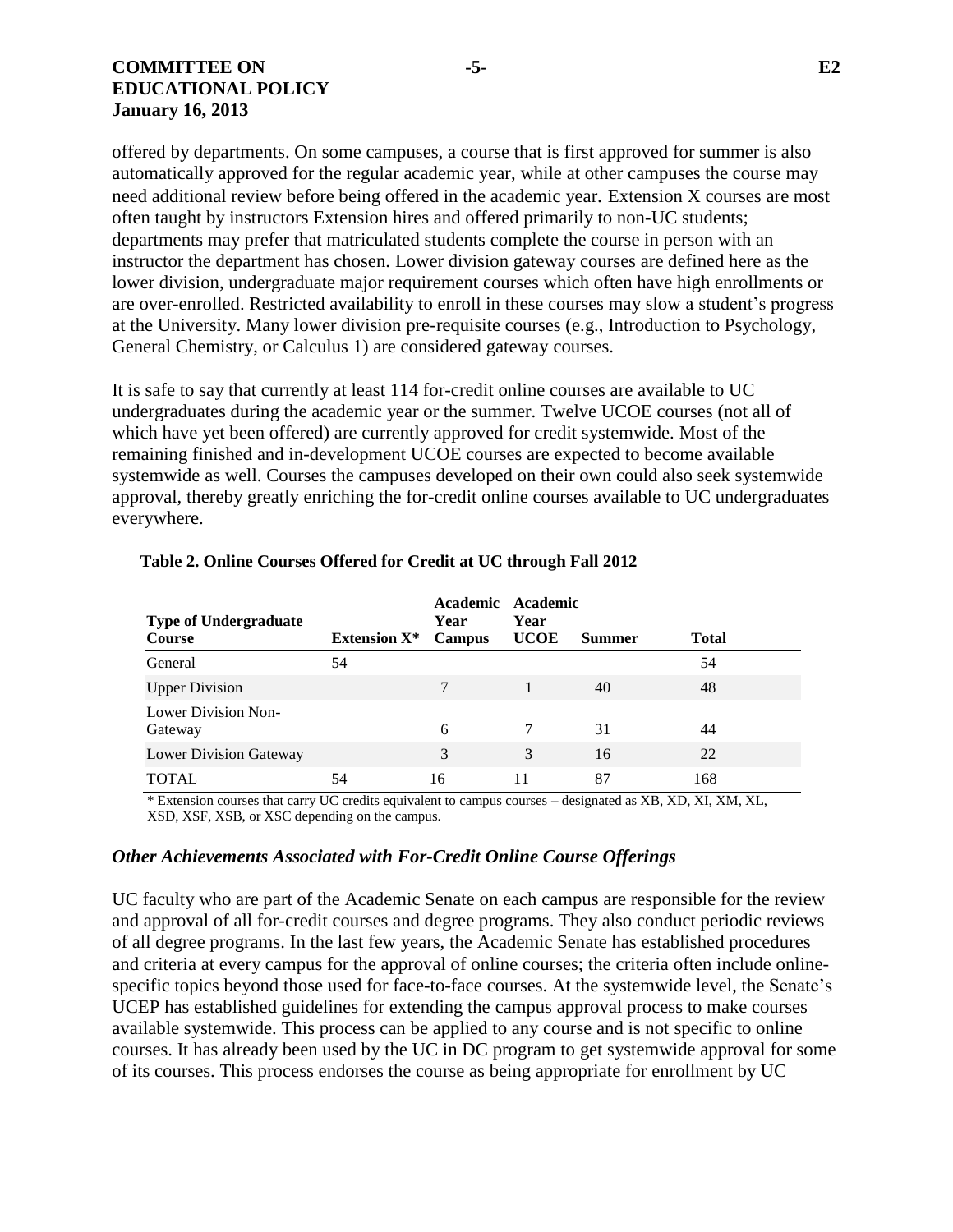# **COMMITTEE ON -6- E2 EDUCATIONAL POLICY January 16, 2013**

students systemwide, and in the case of UCOE online courses also makes the courses available for enrollment by non-matriculated students.

The UCOP Provost's office is spearheading two efforts to work out the financial and administrative arrangements needed to make cross-campus online course enrollment viable, efficient, and fair. The work addresses the needs of UCOE, which has led some of the effort, other online courses developed by each campus, and programs such as UC Education Abroad and UC Sacramento that enroll students from multiple campuses in face-to-face or hybrid courses held in off-campus locations. These latter programs have established models for sharing student-related revenues and expenses between the home campus and the campus/program in which the student is temporarily engaged. It is likely the model can be extended to systemwide online courses and be replicated in the future as appropriate. To handle efficiently the record keeping functions of each campus, UCOE has proposed a data hub that would act as a translator and communication system among the different registration/enrollment systems present across UC and between the campuses and various systemwide programs. There is widespread recognition of the benefits such a system will provide for many different endeavors. Funding is currently being sought.

The Academic Senate is slated to consider an inter-UC articulation process patterned after the system already in place for course articulation between UC campuses and the California Community Colleges. Such a system would leave approval of courses in the hands of the home campus faculty for major or GE requirements when students take them from other UC campuses and would generate a searchable database of pre-approved courses linked to major or GE requirements so that the current staff- and time-intensive approval process could be replaced with a more efficient system. This process could apply to any systemwide course, including campus-developed online courses and offerings from systemwide programs.

Finally, the infrastructure and processes needed to recruit, enroll, and support eligible non-UC students in for-credit UC courses have been developed by UCOE in partnership with Blackboard Services. The system is supported by UC Merced to provide enrollment and support services. Winter/spring 2013 will be the first major test of the marketability of approved systemwide courses to non-UC students. The infrastructure and processes developed for non-UC students provide the foundation for the systems and services needed to support UC student enrollment across campuses; e.g., the systemwide catalogue, cross-campus data transfers, and support services.

# *Structures for Creating and Using For-Credit Online Courses*

Each UC campus has had for some time equipment, facilities, and staff to support various uses of technology in instruction. They are often housed in different types of administrative units and in more than one unit on each campus. The Extension programs are the one place across the campuses where online courses have been offered for some time. On several campuses, Extension has also been instrumental in the development of for-credit online courses that are offered in summer or, for a few, during the academic year.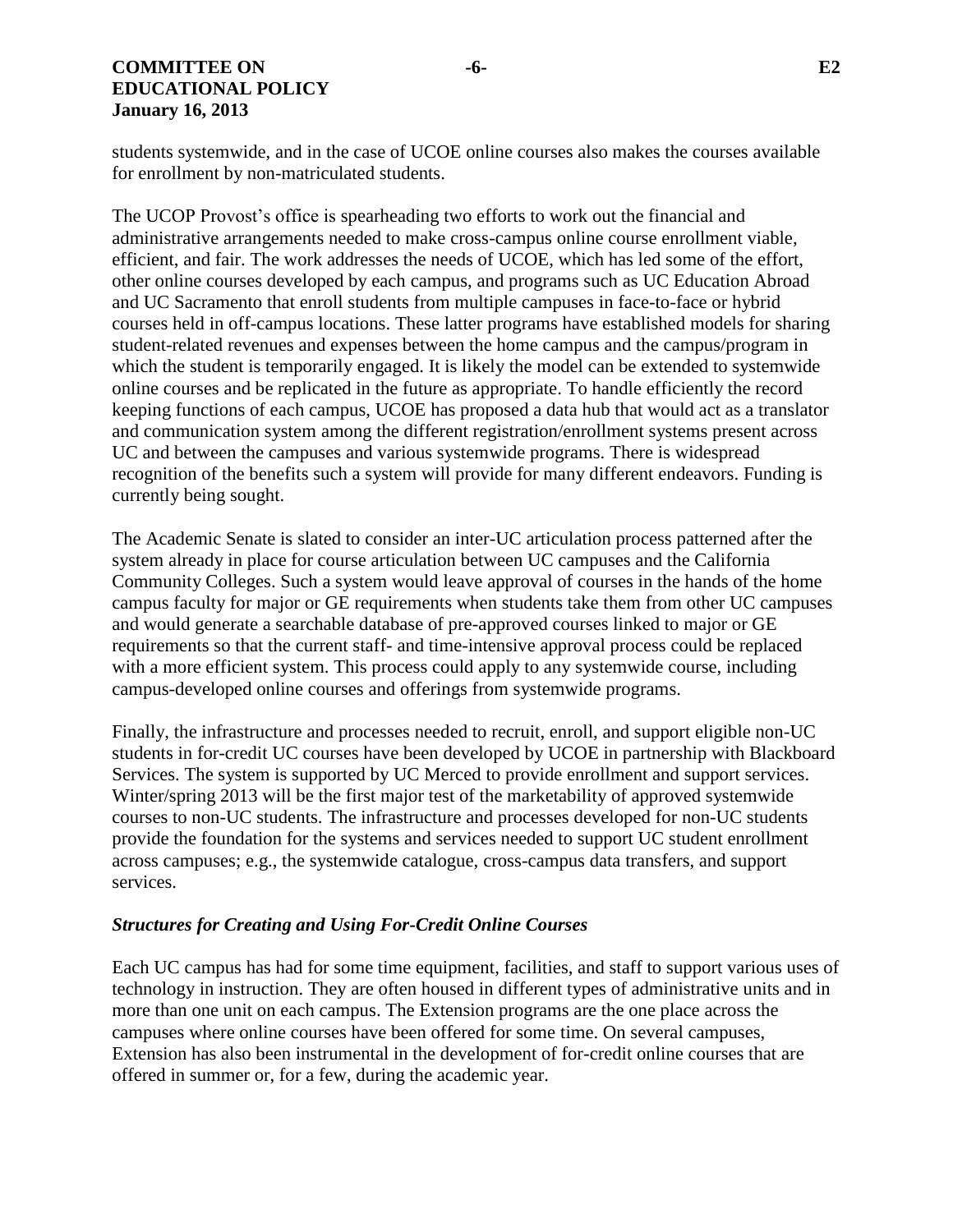## **COMMITTEE ON -7- E2 EDUCATIONAL POLICY January 16, 2013**

On every campus there is new recognition of the opportunities today's technology offers and a desire to examine how best to take advantage of them in the instructional programs for enrolled UC students, including especially use of hybrid courses, online courses, and MOOCs. Most campuses have created special committees and/or programs to develop goals and plans; several have been testing new approaches. For example, UC Santa Barbara has evaluated some pilot online classes to inform the course approval process and strategies for future developments, and UC Davis has established specific funding opportunities to help support faculty in developing hybrid and online courses. UC Berkeley, as a third example, has established the Berkeley Resource Center for Online Education, co-directed by a ladder faculty member and the Extension dean, with a strong steering committee of administrators, deans, and Senate faculty. In July 2012 Berkeley formally partnered with edX, which was founded by Harvard and MIT, and the campus has been actively engaged in establishing policies, principles, practices and more for its development and use of MOOCs and for research about them. It has also been explicit that online education is "not one thing." It is a public good (edX), individual credit courses (summer, Extension, and UCOE), certificate programs (Extension), and degree programs fully or partially online (two Master's so far). All indications are that by the end of the 2012-13 academic year most campuses will have developed a strategic vision and plan for enhanced uses of technology for instruction, including the place of for-credit online courses and degree programs and engagement with MOOCs.

The systemwide structure, UC Online Education (UCOE), was launched January 2012, following a two-year Online Instruction Pilot Project. For simplicity both the Pilot Project and UCOE will be referred to as UCOE. UCOE has created a core development program that has both informed and assisted independent campus efforts that have occurred in parallel. It has also led the way in working through the policies and processes needed to obtain Senate approval for campus and systemwide online courses and in creating mechanisms that will permit campus record systems to communicate with each other when students are taking for-credit courses on a campus other than their own or in a systemwide program.

All UCOE online courses are developed by interested campus faculty and departments. Courses are approved on that campus and first offered there. Following the original vision, courses are intended to be high-quality, high-touch, and high-enrollment, and to address multiple campus needs, especially for gateway courses. As part of the development process, UCOE provides funding to participating faculty in the form of summer salary, course buyout, or support for graduate student assistance, and each course is assigned an instructional designer to help identify appropriate online methods and work with faculty to create the course. UCOE has a team of instructional designers and also collaborates with campus instructional designers. In some cases UCOE has provided financial support for local design staff helping with a campus UCOE course and has contributed to the costs of developing production facilities. The cooperation and communication across campuses have helped advance online course development systemwide and at campuses by identifying innovative learning technologies and design methods, and by providing an avenue for sharing information and identifying good practices.

Since it launched, UCOE has collaborated with campus faculty and departments to develop and offer 13 online courses; twelve are now approved for use systemwide. A few courses have been offered multiple times. UCOE-supported courses have enrolled over 1700 students in both the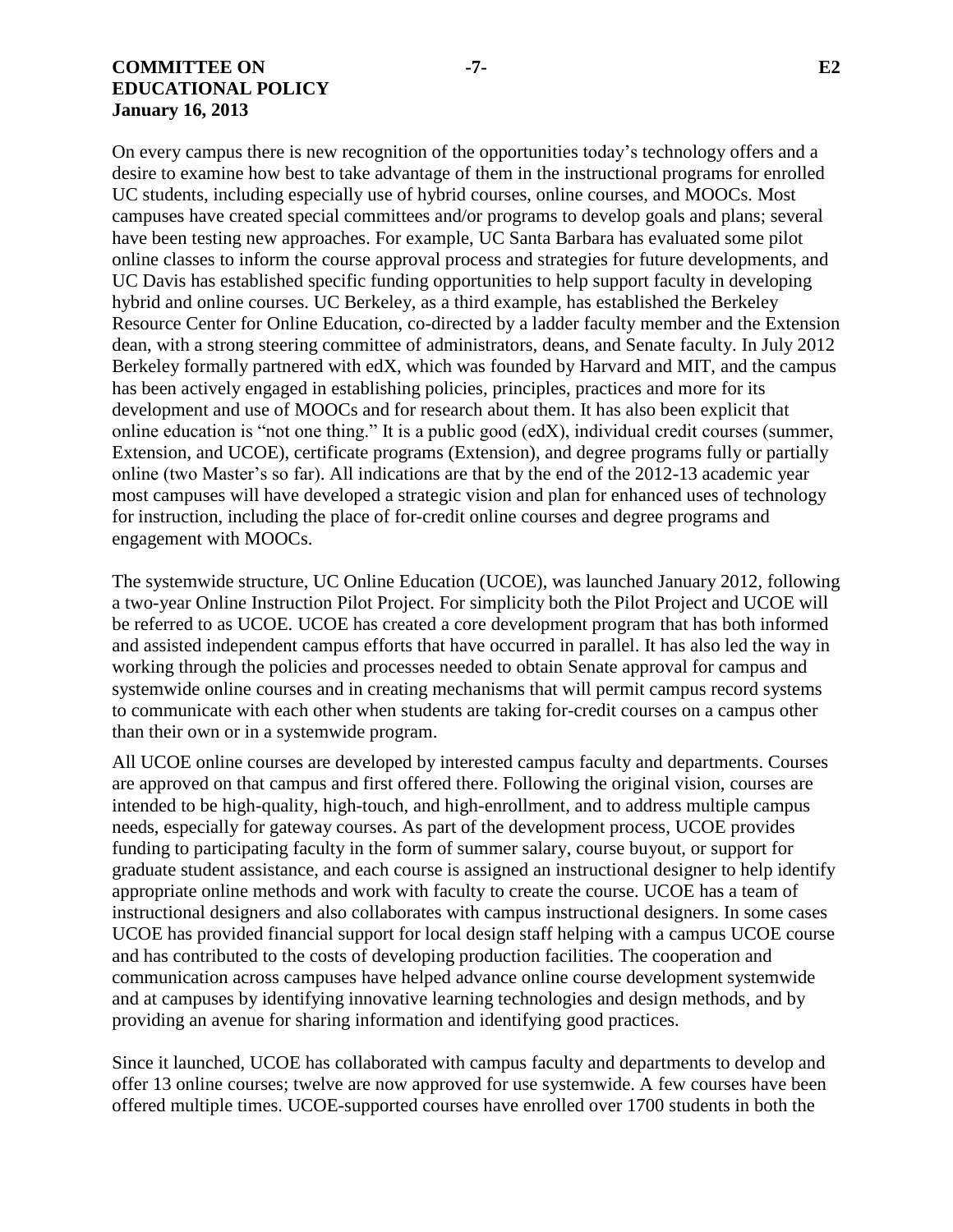regular and summer terms. There are an additional 21 courses under development that the home campuses will offer during 2013. The Educational Evaluation Center at UC Santa Barbara is conducting a course and program evaluation as part of the pilot project. The mid-project report released in December 2012 offered the following key findings:

- Students, faculty and staff felt generally positive about the potential for the online project despite some early technical and administrative problems that have since been addressed.
- More than 70 percent of students reported they would recommend the online course they took to other students and, if given the opportunity, would enroll in another online course at UC.
- Eighty-four percent of students agreed that their courses had a "high quality curriculum."
- Specific analyses for each course provided information useful to instructors and instructional designers for use in redesign geared toward making courses more effective.

# **BENEFITS OF ONLINE EDUCATION**

Credit-bearing online undergraduate courses have the potential to be a game-changer for UC. Today's and tomorrow's technological capabilities provide a great many options for creating very high-quality, engaging, academically rich online courses and making them available to students on all UC campuses. Greater availability of gateway courses and flexibility as to when they are taken can decrease time-to-degree. The costs of an undergraduate education would be reduced for students and their families, and the greater throughput would allow UC to educate more undergraduates over a given time period. It is also possible that online courses can decrease, or slow increases in, the university's instructional costs, while sustaining UC's high curricular standards. Instructional quality is central to any serious effort to offer online courses to UC students. These courses must be as effective and meaningful as the best of the other courses offered for UC credit.

# *Quality and Richness of Instruction for UC Students*

Course quality is determined not by delivery systems but by instructional methods and their suitability for the affordances and constraints each delivery system offers, and for the goals of the instruction. That said, when developed with an eye toward high student-content, studentstudent, and student-instructor interaction and dynamic presentation of material, online courses have the opportunity to go beyond cost savings and flexibility to present whole new possibilities for how students learn. Outstanding lectures by leading experts can be available to all students. Shared writing, video analysis, asynchronous dialogue and debate, multi-player gaming, elaborate simulations, and much more can become an everyday part of instruction. Some of these online tools are quite useful to undergraduates in their daily lives but not until now in UC instruction.

Cross-campus enrollment, where a student at one UC campus enrolls in a course at another UC campus, is a real benefit of online education. Students are able to take advantage of academic expertise or unique course offerings from across the system, greatly increasing the richness of their UC education. For some niche courses, local student enrollment alone may not support the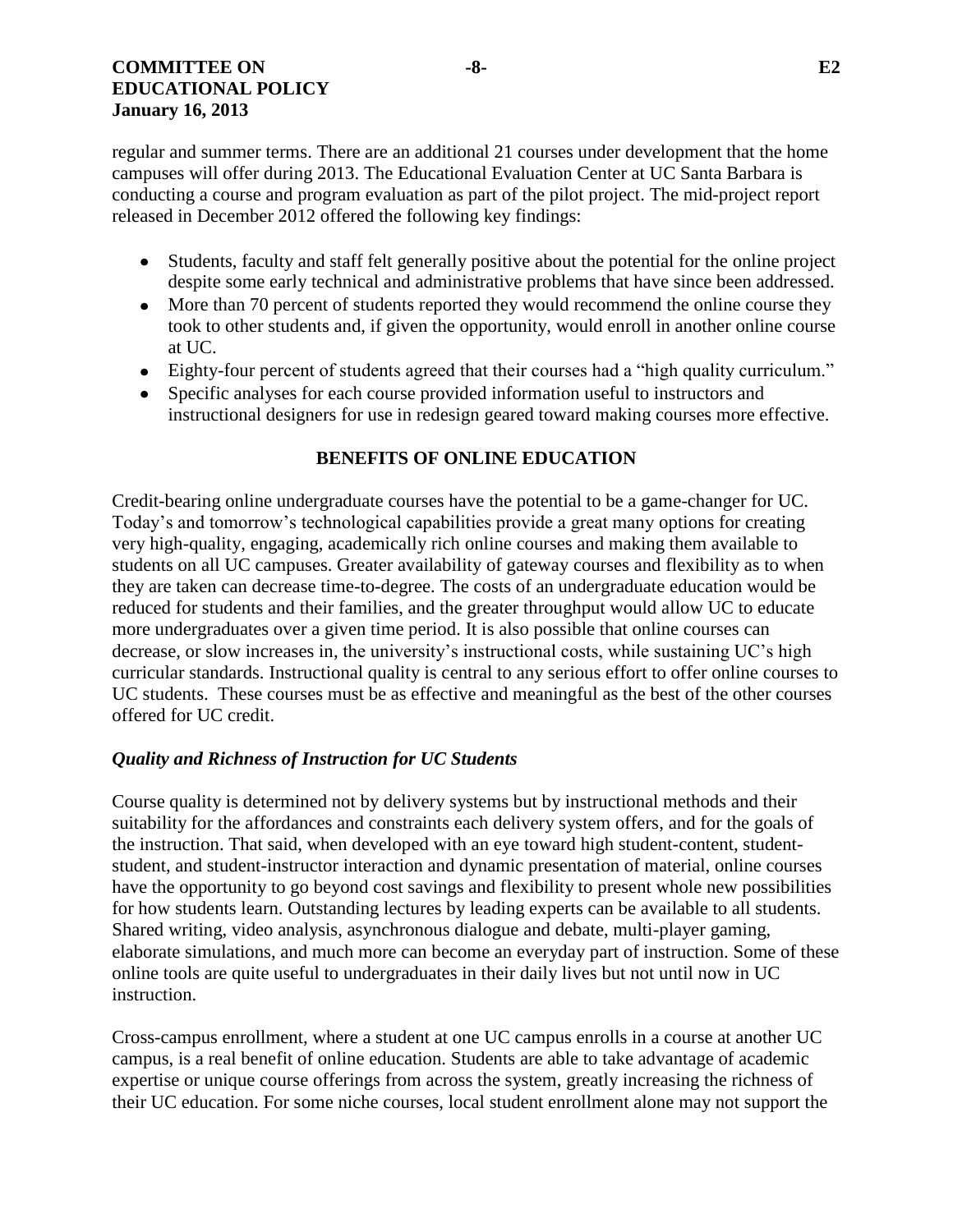course, but combined online enrollments across UC would enable the offering. As departments increasingly have to make decisions about what electives they can continue to offer in the face of reduced funding, online courses make it possible for under-resourced departments to expand their student's curricular options by taking advantage of an online course offered by another campus.

# *Time-to-Degree and Student Success*

UC has excellent undergraduate graduation rates, with four- and six-year rates for those entering as freshmen on average higher than our AAU public counterparts and six-year rates only slightly behind AAU private institutions. The two- and four-year rates for those entering as transfers are also excellent. Nonetheless, there is room for improvement, given that UC undergraduate degree programs are intended to take four years for those entering as freshmen and two years for those entering as transfers. The 2011 UCOP accountability report data on time-to-degree showed that 40 percent of freshmen students who entered UC in fall 2006 took more than four years to graduate and 50 percent of transfer students who entered fall 2008 took more than two years to graduate. Clearly there is room to decrease time-to-degree further than UC has already achieved.

Freshmen who graduate within four years and transfers who graduate within two year share some qualities – they are better prepared, transfer more units to UC, and take more units per term than other students. Online for-credit UC courses can contribute in all these areas. For matriculated students, the flexibility of scheduling and location can make it easier to take more units and increased access to gateway courses can make it easier to progress smoothly in completing degree requirements. For high school and community college students, online UC-credit courses can help better prepare them for the rigors of a UC education. Because these courses would also carry UC credit, these students can enter UC with transferrable credit.

There are two benefits of decreasing time-to-degree. The cost-savings potential for students is clear – by being able to take more units per term or take courses when needed and/or by being better prepared to succeed in UC courses, students are more likely to graduate in less time. Finishing even one quarter early would mean a savings today of approximately \$10,000 in tuition, fees, and living expenses for a student and his/her family, and the opportunity costs of attending college rather than being employed full-time are reduced as well. In addition, the greater throughput in the undergraduate student body would enable the university to educate more undergraduates in a given unit of time.

# *Costs of Instruction*

The potential costs and possible cost savings of online instruction, particularly of high-quality for-credit online instruction at elite, largely residential institutions of higher education, have been vigorously debated recently. Particularly given UC's goals for online courses and programs and the current status of potential revenue streams, caution must be exercised in anticipating cost savings and/or revenue generation. Nonetheless, some suggestions will be offered, if tentatively.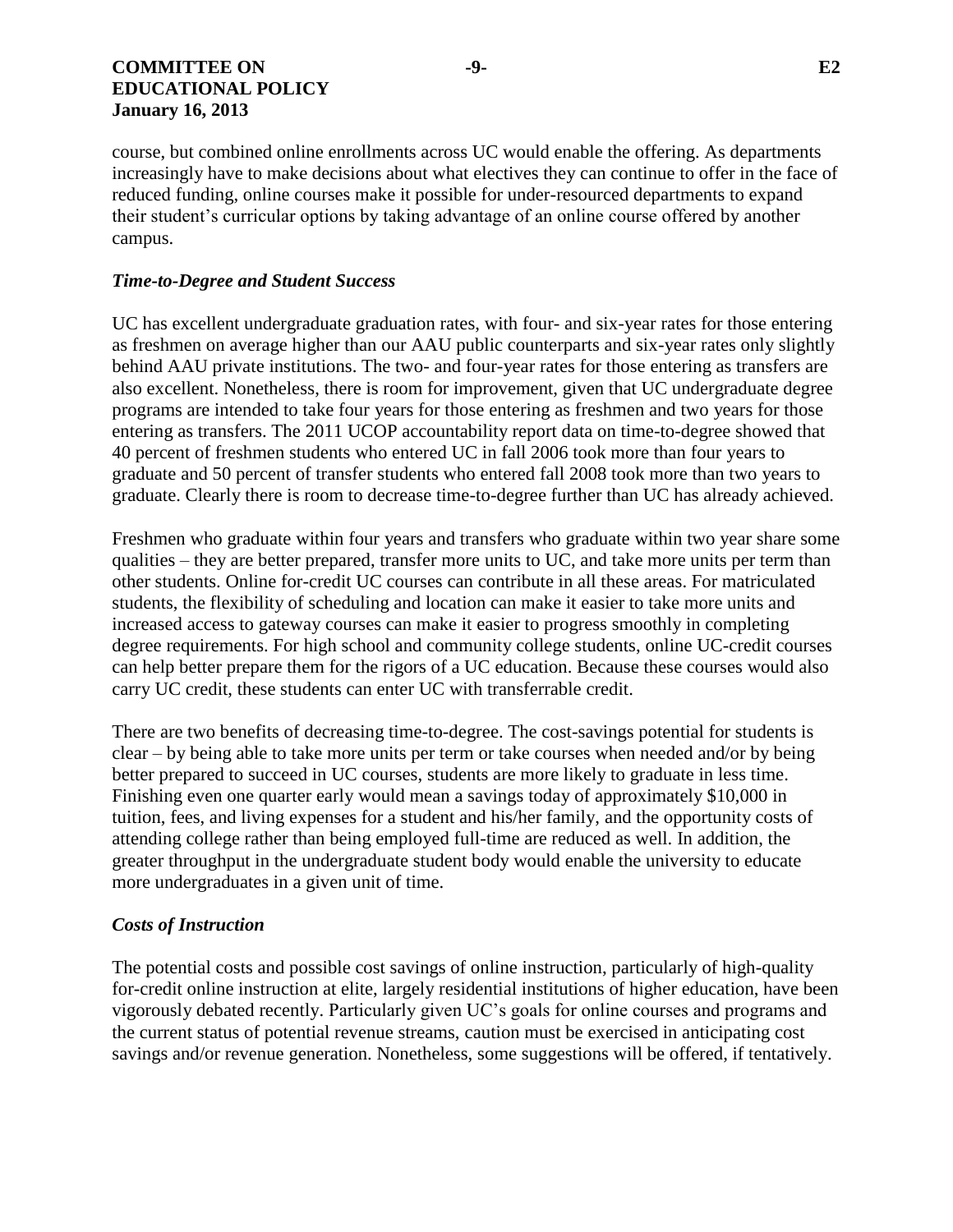# **COMMITTEE ON -10- E2 EDUCATIONAL POLICY January 16, 2013**

The increased enrollment capacity possible with online for-credit courses could result in a costsavings to campus departments. An on-ground course that enrolls 100 students may require an instructor and two teaching assistants (TAs). To teach 500 students, the department would have to offer and cover the instructional costs of offering the course five times. An online course could enroll 500 students in one offering; it may still require the same number of TAs, ten in this example, but it will save the department in instructor expenses and time. Instructors can be deployed to teach other undergraduate courses or focus somewhat more on activities such as research, graduate teaching and mentoring, and service.

Online courses also allow the university to enroll students without the proportional need for new capital projects. It would cost the University approximately \$1.8 billion to build the brick and mortar infrastructure needed to serve 11,000 new full-time equivalent students. The online infrastructure required to support the same number of students would cost approximately \$20 million, a savings of over \$1.7 billion. Because online courses will not require classroom space, greater adoption of online instruction can alleviate some classroom scheduling constraints and some need for new instructional space.

By offering select online courses to students outside the University and charging for them, UC can generate revenue. At the same time, the university broadens and potentially reaches students who are not able to take courses on a campus (e.g., individuals who are employed full-time, have family obligations, or intend to enter a four-year institution).

# **FUTURE DIRECTIONS**

In the last two years UC has made substantial progress in developing its for-credit online education infrastructure. Systemwide efforts and facilitation of some campus work have largely been led by UCOE. At the same time, campus consideration of the place of technology-assisted, hybrid, and online instruction in its for-credit courses and degree programs has become lively. Most campuses have recently completed or are in the process of developing clear plans as to how to proceed. By the end of the spring 2013 semester/quarter, there should be much greater clarity as to the directions they will be taking. At present, some directions seem certain and others, possible.

# *Streamlining Cross-Campus and Systemwide Processes*

As described earlier, efforts are underway to facilitate a more streamlined process for enrollment across campuses than is currently available. The data transfer hub project is ambitious and will take two to three years to develop. It will be vigorously pursued. In the meantime, an intermediate process that would enable some level of cross-campus enrollment as early as fall 2013 is in active development. Included in the proposals for the cross-campus enrollment project is the development of a UC-wide catalog of courses, one that would list courses (online or otherwise) open to students across campuses and those open to non-UC students. Such a systemwide catalog would alleviate the problem of trying to list courses from multiple campuses within a given campus's registration format and would become a one-stop location for students seeking information about systemwide courses.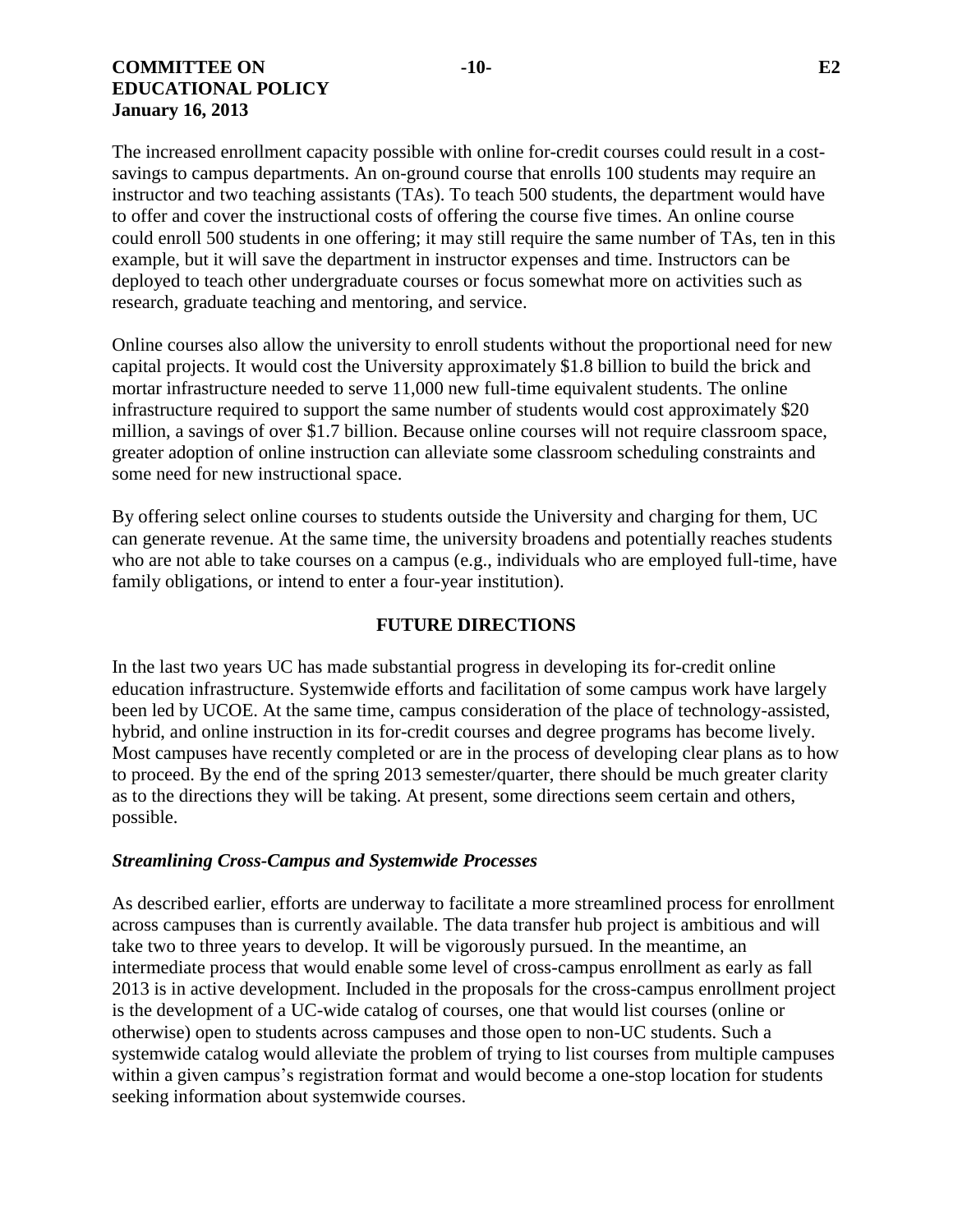## *Increasing Enrollment in For-Credit Online Undergraduate Courses*

There are some immediate ways the number of online courses and online course offerings available to undergraduate students might be increased thereby increasing the number of student enrollments. One involves maximizing the use of current for-credit online courses and, where appropriate, offering them multiple times per year. There are currently online courses that have been offered only during summer sessions. If they have been approved only for summer, the Senate might consider whether approving them for regular terms as well would be appropriate, and departments should evaluate whether some or all of those courses might be offered during regular terms and as systemwide courses. Similarly, some of the Extension XB, XD, etc. online courses might be considered for approval as courses to be offered during regular terms and systemwide if the course is appropriate and is not currently offered online to UC students.

All campuses are in some way working to develop new courses and their development is based on local campus needs and available resources. Plus, as mentioned earlier, UCOE currently has an additional 21 courses under development on the campuses. Additionally, UCOE has leads for eight to ten more courses from various campus faculty and intends to engage them as soon as UCOE staff can take on new courses. UCOE will continue to focus on courses that would be of benefit systemwide, while campuses would likely focus on courses with primary benefit to their campus, though many of those courses would also be useful systemwide. UCOE can also provide additional resources for course development on a recharge basis for campuses with a desire to develop local online courses but without adequate resources to meet the full development effort they desire.

# *Using Innovative Learning Technology*

UC will undoubtedly continue to identify how it can leverage current and evolving trends in innovative learning technology to benefit UC students and faculty. One aspect of this might be to encourage UC faculty to develop MOOCs with the various for-profit or non-profit groups while simultaneously working to develop ways to provide UC credit for MOOC students either currently at UC or with intentions to enroll at UC. This might be accomplished by developing specific exams for current or future students to take that would certify a competency appropriate for UC credit or by adding additional learning activities and instructor involvement that rounds out the MOOC experience in ways that make the totality eligible for UC course credit. Also, UCOE will seek to collaborate with campuses and faculty to create incubator site(s) facilitating pilot tests of innovative learning ideas that need testing and evaluation.

#### *Enrolling Non-UC Students*

Efforts will continue to explore the feasibility of enrolling non-UC students as a means both to provide additional access to UC and also to provide additional funding to the University. Placement of UC online courses in the expanding online market has become more challenging, and careful attention needs to be paid to establishing the feasibility of this part of UC's plan for UCOE. Whatever UCOE learns is likely to be a good guide for campuses that may also want to consider this possibility. When the UCOE pilot project began about two years ago, MOOCs were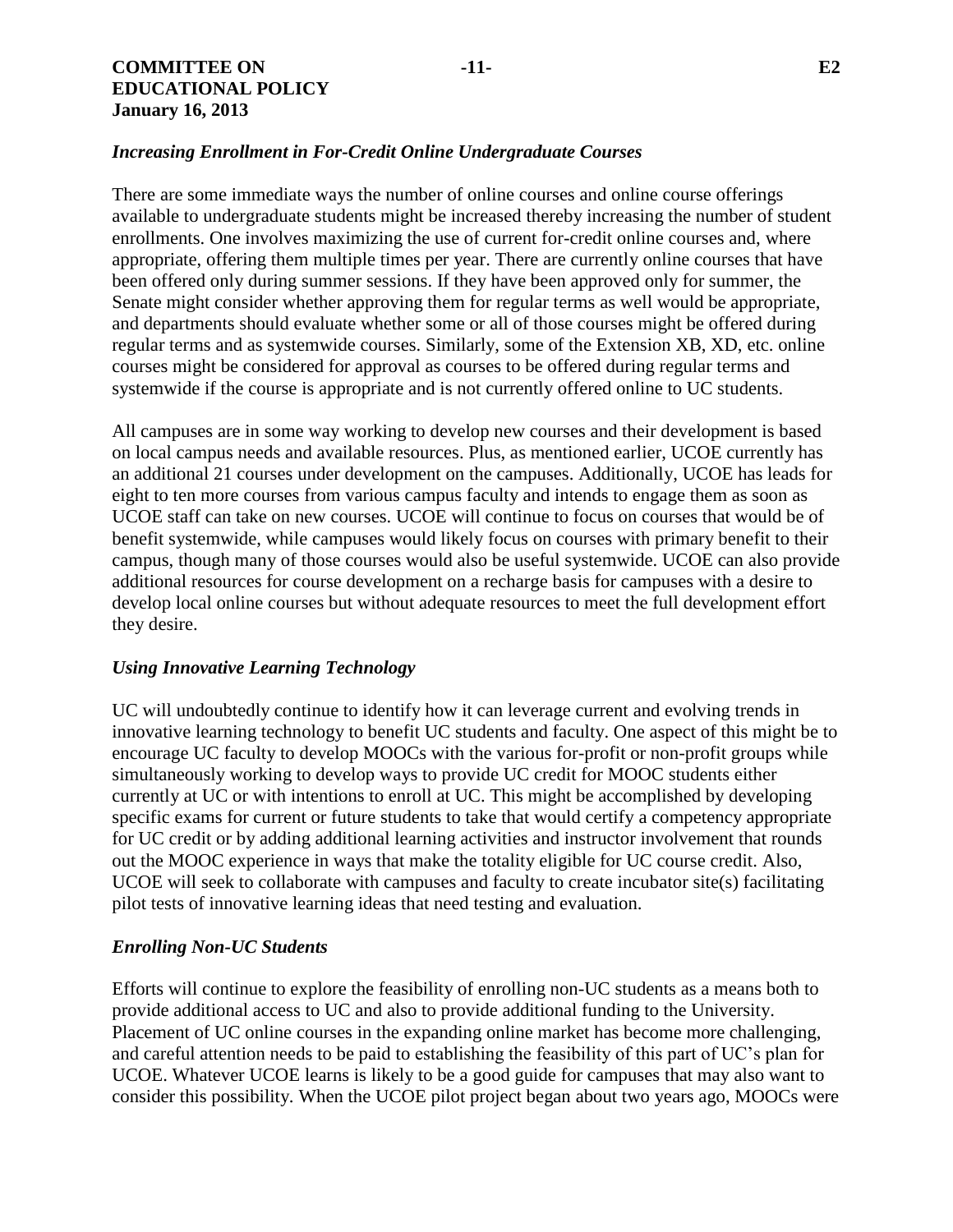not a concept with any recognition in the online scene, yet now they are garnering headlines in ways online offerings have never achieved before. New startups and companies that have been around for a number of years have gained increasing prominence in the online higher education landscape as well. One consequence of the rapidly changing online perspective in higher education is that the role for UCOE (and campuses) as a provider of for-credit, for-fee courses to non-matriculated students is currently overshadowed by excitement about the MOOCs which have been developed with the expressed intention of providing high-quality, college-level learning experiences to everyone everywhere free of charge.

### *Establishing Viable Long-Term Financial Models and Short-Term Investments*

All campus budgets include funds for instructional costs other than those associated with instructors and teaching assistants. These costs typically include classrooms and their accouterments, equipment, some production capabilities, and some staff. With the continuing decreases in funding, campuses are stretched already to provide what has customarily been provided. Sophisticated uses of technology and the development of hybrid and online courses are beyond customary and daunting to consider at this time. Nonetheless, campuses are beginning to consider them and recognize the likely need to make special short-term investments and to establish long-term models that make these newer instructional forms useful, of high quality, and financially viable and sustainable.

UCOE has had a similar need and began addressing it at the time the Pilot Project began. The basic funding model established at that time will be undergoing a review to evaluate its efficacy in the current online environment. When the original marketing study was done 16 months ago, there were relatively favorable indications of interest in enrolling in UC for-credit, for-fee online courses within California, and many of the online options available now were not in place or even envisioned. For a number of reasons, development of online courses in UCOE is approximately six months behind the original schedule, but the number of course offerings that could enroll non-matriculated students for 2013-14 exceeds the original budget planning assumptions. However, projections as to the market for these courses may turn out to have been overly optimistic.

Although enrolling non-UC students can still be an important revenue source for online efforts at UC, care must also be taken to ensure that the non-UC student efforts do not adversely affect developments beneficial to UC students and do not divert resources that could better be applied to the benefit of UC students. By the end of spring 2013, UCOE will have a better understanding of the potential that exists for enrolling non-UC students and should also have in place a more diverse funding model that draws on a variety of options for revenue to support long-term operations. The model, and its development, will be shared with others.

#### **RESOURCE NEEDS**

The University of California leadership recognizes the enormous potential of online education to expand student learning, increase capacity, reduce cost, and even generate new revenue streams. How UC can incorporate this evolving means of learning into the delivery of a world-class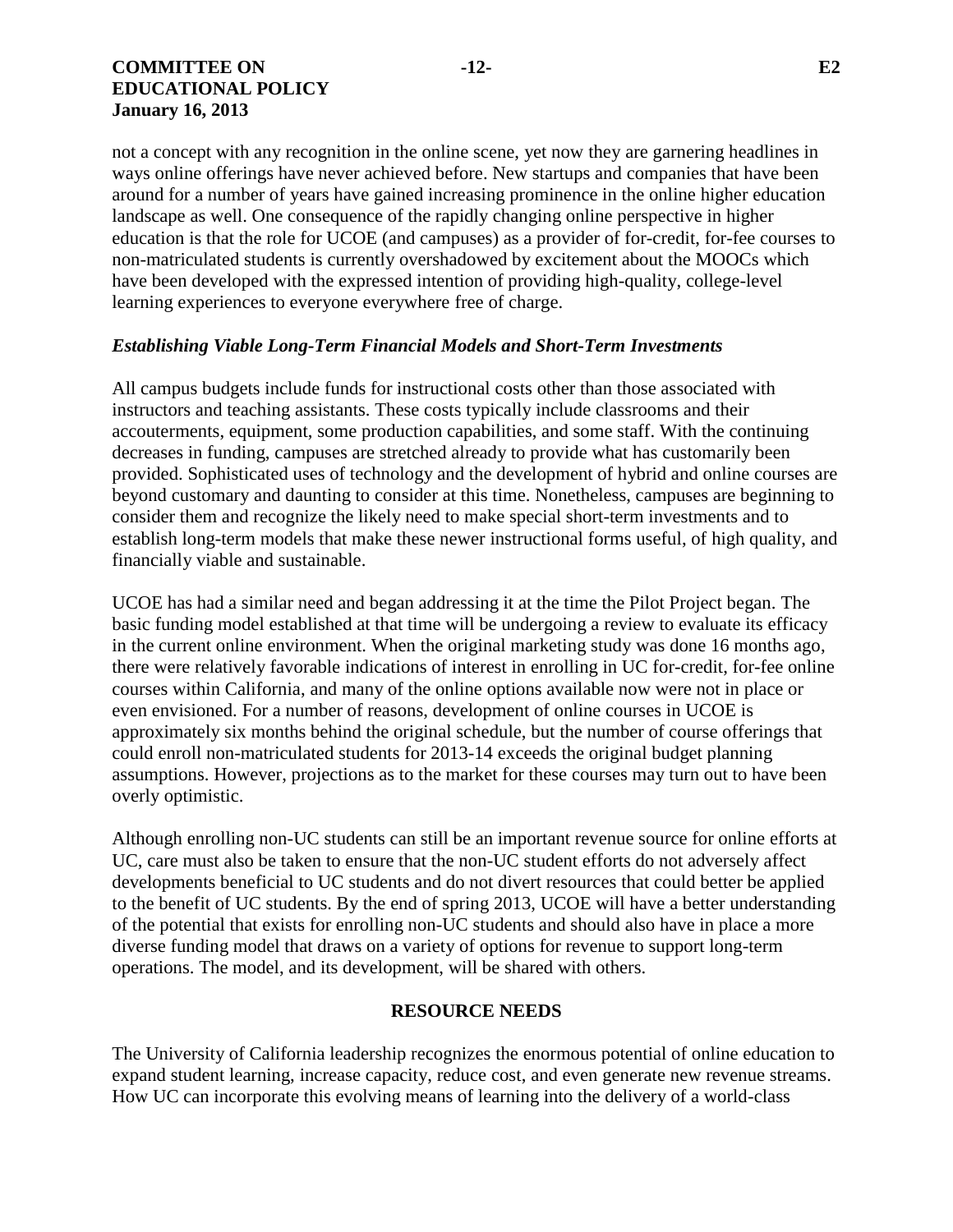education is an as yet unresolved challenge. It is, however, something the University of California remains committed to exploring and to taking the time to do it right.

Most campuses expect that by July 2013 they will have in place a vision and set of goals for the use of current and evolving technology in their instructional programs, especially for undergraduates. UCOE has made substantial progress in the last 18 months and is poised both to continue development of new courses with campus partner faculty and departments and to explore additional ways to leverage its developed capabilities to benefit other UC schools or programs. It too expects by July 2013 to have a vision and set of goals, drawing on the original plans and what two years of experience have so far indicated about them.

It is clear now that both the campuses and UCOE would benefit from an infusion of funding on a temporary basis to facilitate continued development. The cross-campus hub needs to be developed, and there is currently no budgeted fund source. Additional instructional designers for UCOE and instructional designers at the campuses would greatly increase the rate of creation of new online courses, the improvement of existing online courses, and the movement of courses to approval for both academic-year and summer offering and then to systemwide approval. Current estimates are that an instructional designer can develop three to four courses per year, provide a major update for three to four courses already offered per year, and provide a minor update to several courses per year. Several campuses, if not all, and to a lesser extent UCOE would also benefit from additional equipment and facilities for the production of online, hybrid, and technology-assisted courses and from a fund for the short-term contracting out of particular development tasks. UC will continue to elaborate on resource needs as campus plans and systemwide goals become clearer.

# **Further Reading**

Allen, I. Elaine and Seaman, Jeff. (2011) Going the Distance: Online Education in the United States, 2011, Babson Survey Research Group. [http://www.onlinelearningsurvey.com/reports/goingthedistance.pdf.](http://www.onlinelearningsurvey.com/reports/goingthedistance.pdf)

Bowen, William G. (October, 2012) [The Cost Disease in Higher Education,](http://www.ithaka.org/sites/default/files/files/ITHAKA-TheCostDiseaseinHigherEducation.pdf) ITHAKA. http://www.ithaka.org/sites/default/files/files/ITHAKA-TheCostDiseaseinHigherEducation.pdf

National Center for Academic Transformation. An independent non-profit organization dedicated to the effective use of information technology to improve student learning outcomes and reduce the cost of higher education. [Course Redesigns,](http://www.thencat.org/PCR/Proj_Discipline_all.html) descriptions of more than 150 largescale course redesigns sorted by discipline

Taylor, Mac. (2010) The Master Plan at 50: Using Distance Education to Increase College Access and Affordability, Legislative Analyst's Office.